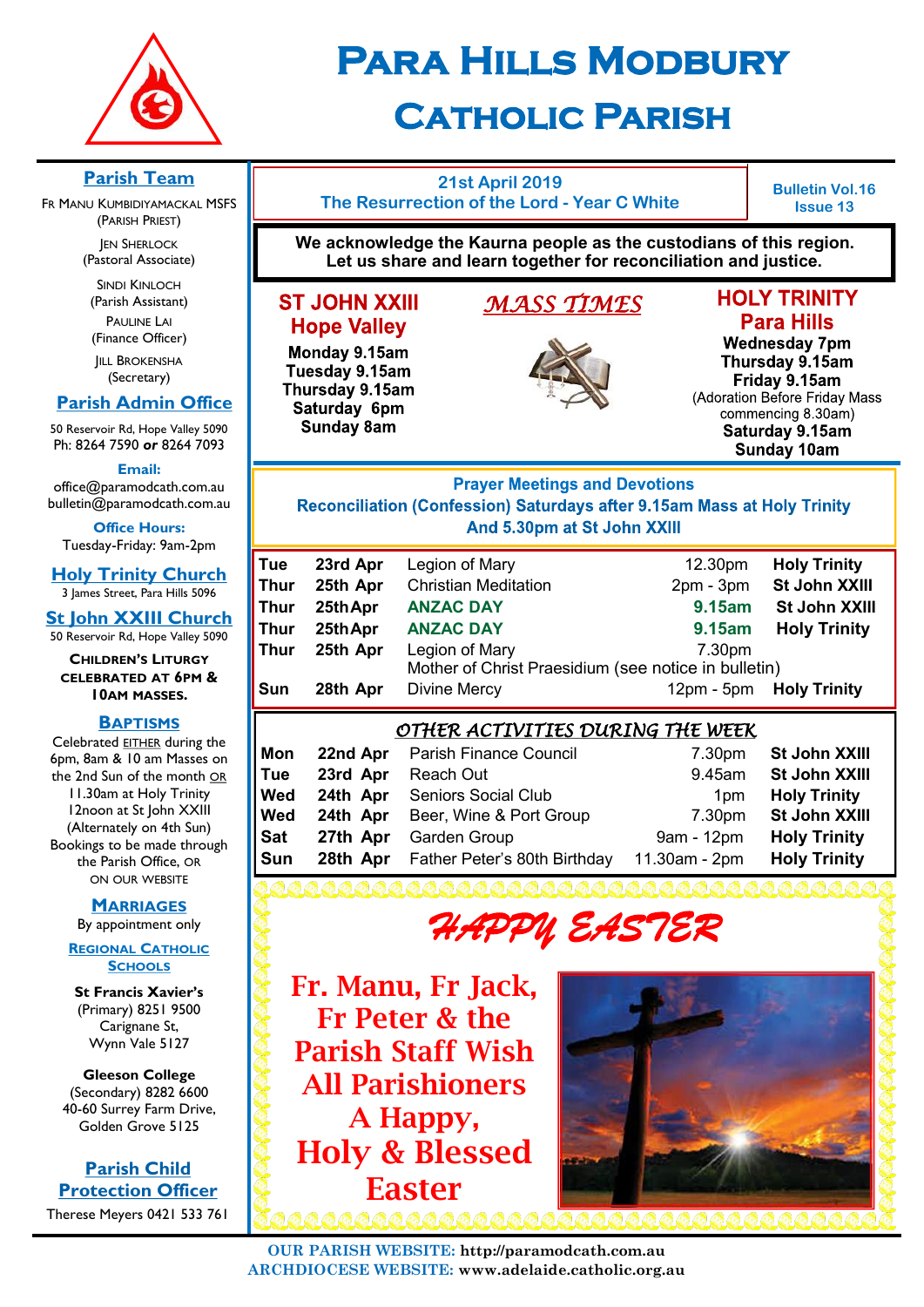## **ALLELUIA! Happy Easter!**

In the brightness of this Easter day, we gather to celebrate not only the resurrection, but the great lengths to which our God is willing to go to in order that we, the lost, might be redeemed. Our God was willing to go to the cross for us. You see, without the risk of losing one's life, the willingness to suffer, the humility to carry a cross, the resurrection is impossible. From the hopelessness of the tomb and from the emptiness of the grave, the Son of God has risen, and he comes to us this day with the promise of eternal life.

The simplest meaning of Easter is that we are living in a world in which God has the last word. Our entire Parish Staff and leadership team join together in extending to you our best wishes and all of the joy of Easter. Since Easter is fifty days long, we will have many opportunities to greet you personally and to thank you for the life you bring to Para Hills Modbury Parish. I extend a word of appreciation to all who made donations of, or offerings toward our Easter flowers, to all those involved in our Triduum

Liturgies, as well as those who decorated our churches. Thanks to all who sacrificed to make our Holy Week as prayerful, enjoyable, and inviting as it has been. Let me also extend a warm welcome to those who are visitors to our Parish. We are happy you chose to celebrate Easter with us.

Easter is the greatest feast in the Christian calendar. On this Sunday, we celebrate the resurrection of Jesus Christ from the dead. Easter is a day of celebration because it represents the fulfilment of our faith as Christians. As St. Paul writes, unless Christ rose from the dead, our faith is in vain (1 Corinthians 15:17). Through his death, Christ saved mankind from bondage to sin, and He destroyed the hold that death has on all of us; but it is His Resurrection that gives us the promise of new life. Our Saviour, Jesus Christ, has conquered death and everything that

diminishes the Divine life in us and among us. His resurrection from the dead is not simply a fact of history to be retold at Easter. It is a mystery to be lived every day. As Christians, we are just as inspired by the presence of Jesus among us as those who first saw the empty tomb.

Like them, we know that Jesus is not found among the dead. He lives among us in the community gathered to celebrate the Eucharist. He lives in the Gospel proclaimed by word and deed. Through the Sacraments of the Church, He gathers disciples, heals the sick, reconciles sinners and calls us to service. In the Church's outreach, it is the hand of Jesus that lifts up the poor, feeds the hungry, shelters the homeless and visits the confined. In these ways, and many others, we give witness to the mystery of Jesus living among us. Indeed, we become the Body of Christ for the world.

This great Easter mystery cannot be lived in isolation. It requires the bonds of community to support us and to challenge us. Every Sunday the Church gathers as the Body of Christ at the table of God's Word and celebration of the Eucharist, the source and summit of our life in Christ. We gather every Sunday as active participants in the life of our Resurrected Lord.

I wish you blessings in this Easter season and every day. May our Risen Lord be revealed to you in Word and

Sacrament, in the love of family, friends and Church, in the witness of charity and holiness of life. Once again Happy Easter! Tarultumbedramakka

```
Readings for 28th April 2019
1st Reading Acts 5:12 - 16
2nd Reading Apocalypse 1:9- 13, 17 - 19
Gospel John 20:19 - 31
```
#### **Our Community's Prayer Petitions**  *PLEASE NOTE: THE NAMES ON THE SICK LIST WILL REMAIN FOR TWO MONTHS ONLY UNLESS OTHERWISE NOTIFIED.*

**BULLETIN PRAYER LIST:** Please note that names can only be added to this list by immediate family, or the ill person themselves (for reasons of privacy).

#### **Please Remember in your Prayers Those who are sick, especially:**

Sylvia Gisi, Asher Caudle, David North, Elijah Neri, Wayne Collins, Antoinette Pascale, Marg Dolman, Charlotte Fussell, Selena (Rose) Quinn, Phyllis Anthony, Pam Ridley, Reta Lockyer, Michael Pritchard, John MacGrath, Ken Robinson, Graham Armstrong, Mary Redmond, Graham Speed, Marlen Piineda, David Truman, Bruce Mc Andie, Rosa Maria Santos, Sean Molloy, Betty Roper, Imperia De Ionno, Julie Reimann, Imelda Schulz, Maddison Calleja, Janice Forrester, Ray Zielonka, Jim Marlow, Gerry Canavan, Jayden Lee, Audrey Athayde, Marie Boulton, Sr. Marleen Dewar OLSH, Kay Kennedy, Rita Robinson, Eileen Ryan, Gary Lockyer, Yvonne Summers, Darcy Ridley, Marie Bakaj, Regan Barry, Dudley Dolman, Fr. Michael Walsh, Pat Feutrill, Paul Holmes, Michael Lochhead.

#### **Recently Deceased**

John Cherry, Monsignor Denis Edwards

#### **Saints/Feast Days Of the Week**

25th Anzac Day<br>28th Divine Mero Divine Mercy Sunday

## **ANZAC DAY MASSES**

*A SPECIAL MASS WILL BE CELEBRATED ON THURSDAY 25TH APRIL* 

*ST JOHN XXIII 9.15AM HOLY TRINITY CHURCH 9.15AM*





*PLEASE NOTE* 

The Parish Office will be CLOSED On THURSDAY 25TH APRIL

## **FATHER PETER'S 80TH BIRTHDAY CELEBRATION 28th April**

Barbeque will start from 11.30am until 2pm. BYO Drinks Please come and join in the Celebration.

**RESPONSORIAL PSALM:** *This is the day the Lord has made; let us rejoice and be glad.*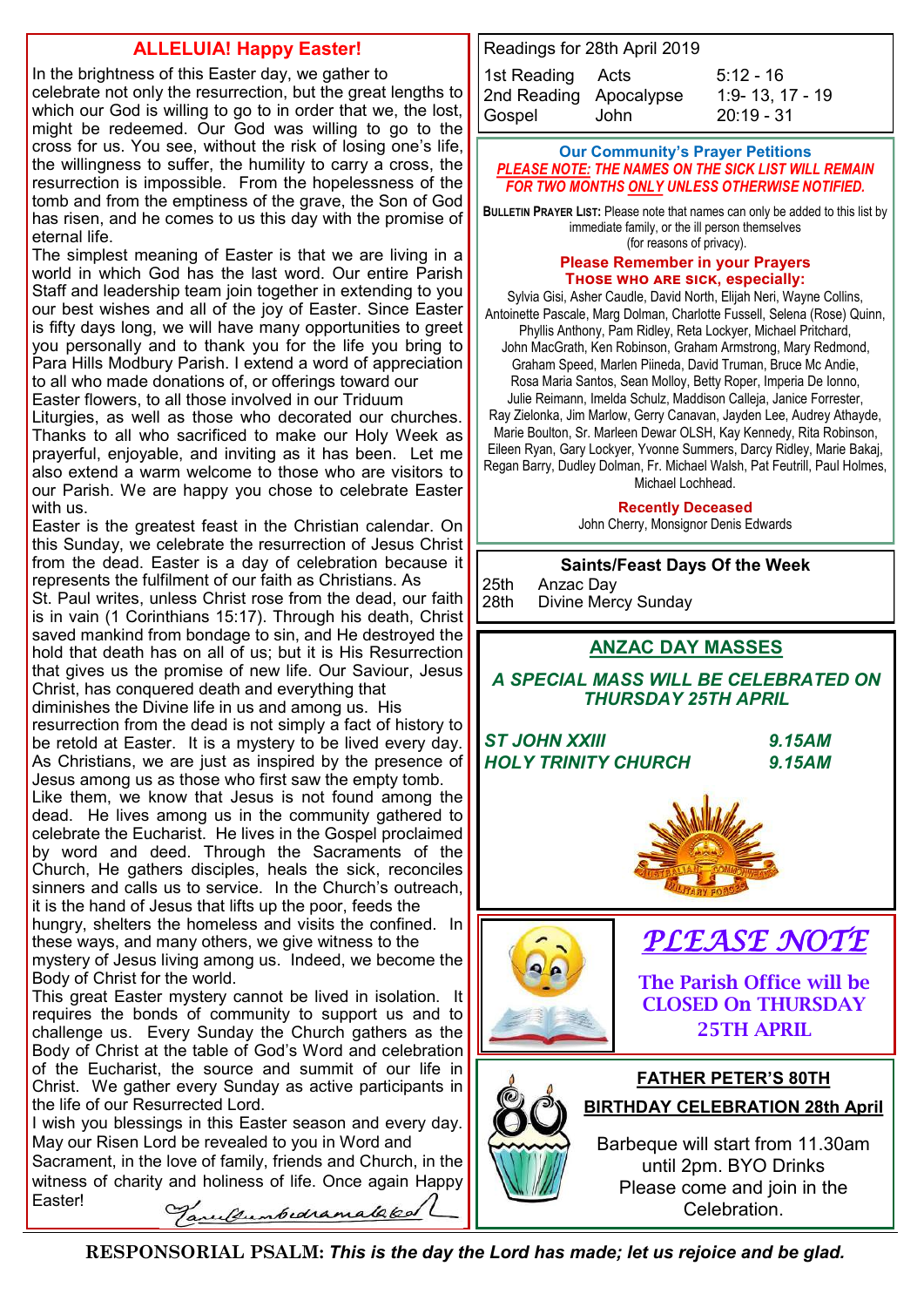#### **ST VINCENT DE PAUL HQ: 1300 729 202 from 9.00am — 1.00pm or www.vinnies.org.au**

## **St Vincent de Paul Modbury Conference**

*Lord your timeless lesson sings out in the voice of constant waves, in the wind through the trees and in the harmonies of life. Wash clean our ears to hear you, make us listen now, for we need your great wisdom to assist us in our life. Amen.*

Back to a busy week of home visiting with six requests, with 10 adults and 4 children in the households that we saw.

Thanks to your generosity, we've had very little need to shop to supplement our pantry stocks this year.

This week we would appreciate any donations of: Breakfast Cereal, 2 Minute Noodles, Soap and Toilet Paper.

#### **Our Winter Appeal is to be held on May 11/12 this year.**

*It will greatly help if any or all of these items could be placed in the Vinnies' collection basket.* 

## **REACH OUT GROUP**

Reader: Bob B. Altar Server: Leo N.

Tuesday 23rd April, 2019 9.15am Mass at St John XXIII Offertory: Pat C. & Cathy D. Communion: Rafael M.& Gwen B.

**All Welcome**



DEVELOPMENT FUND 2019 Congratulations Dymphna Riordan

No. 49

Drawn by Phyllis Truman for John McGee

Contact: Marg Dolman 8264 1317 to be included in the draw.

## **HAPPY BIRTHDAY APRIL BABIES**

22nd Bradley Horn, Ashley Ball, Bill Schafer 26th Grace Healey



**BULLETIN NOTICES NEED TO BE SENT IN TO THE PARISH OFFICE BY 3PM ON MONDAY 22nd APRIL. THANK YOU.**



 *STAY FOR A CUPPA* Thank you to our wonderful volunteers, we will be having a cuppa after all Masses **Next Weekend** Please join us.



VEVEVEVEVEVEVEVEVEVEVEVEVEVEVEV

## **FEAST OF DIVINE MERCY**

20

Control of the

E. Ž0

## **SUNDAY CELEBRATION**

Divine Mercy Sunday April 28th, 2019 at Holy Trinity Church, 3 James Street, Para Hills,

**CONSTRUCTION** 

**2pm There will be Holy Mass 3pm Exposition of the Blessed Sacrament, Reconciliation, Chaplet of Divine Mercy Benediction, concluding with Veneration of the Divine Mercy Image.**

*Community Garden – Holy Trinity Church*

ZJZJZJEJZJEJEJEJEJEJEJEJEJEJEJEJEJEJ

As the parish Community Garden members have slowly dropped in numbers, we are looking for more members to help with the gardens at St John XXIII and Holy Trinity Church.

> **Saturday 27th April will be at Holy Trinity Church from 10am - 12 pm.** Please bring gloves and hats

**Please contact Jenny Sherlock on: 8264 7590 or email: pa@paramodcath.com.au**

## **Marian Procession 2019**

**The Marian Procession will be held on Sunday the 19th May. If enough people are interested, the Legion of Mary will organise a bus for the day to cater for 18 people.**

**Please place your name on the list at the back of Both Churches.** 



**PARISH FINANCE COUNCIL The next meeting for the Parish Finance Council is on the 22nd April, St John XXIII Meeting Room at 7.30pm.**

**GOSPEL ACCLAMATION:** *Alleluia, alleluia! Christ has become our paschal sacrifice; let us feast with joy in the Lord. Alleluia!*